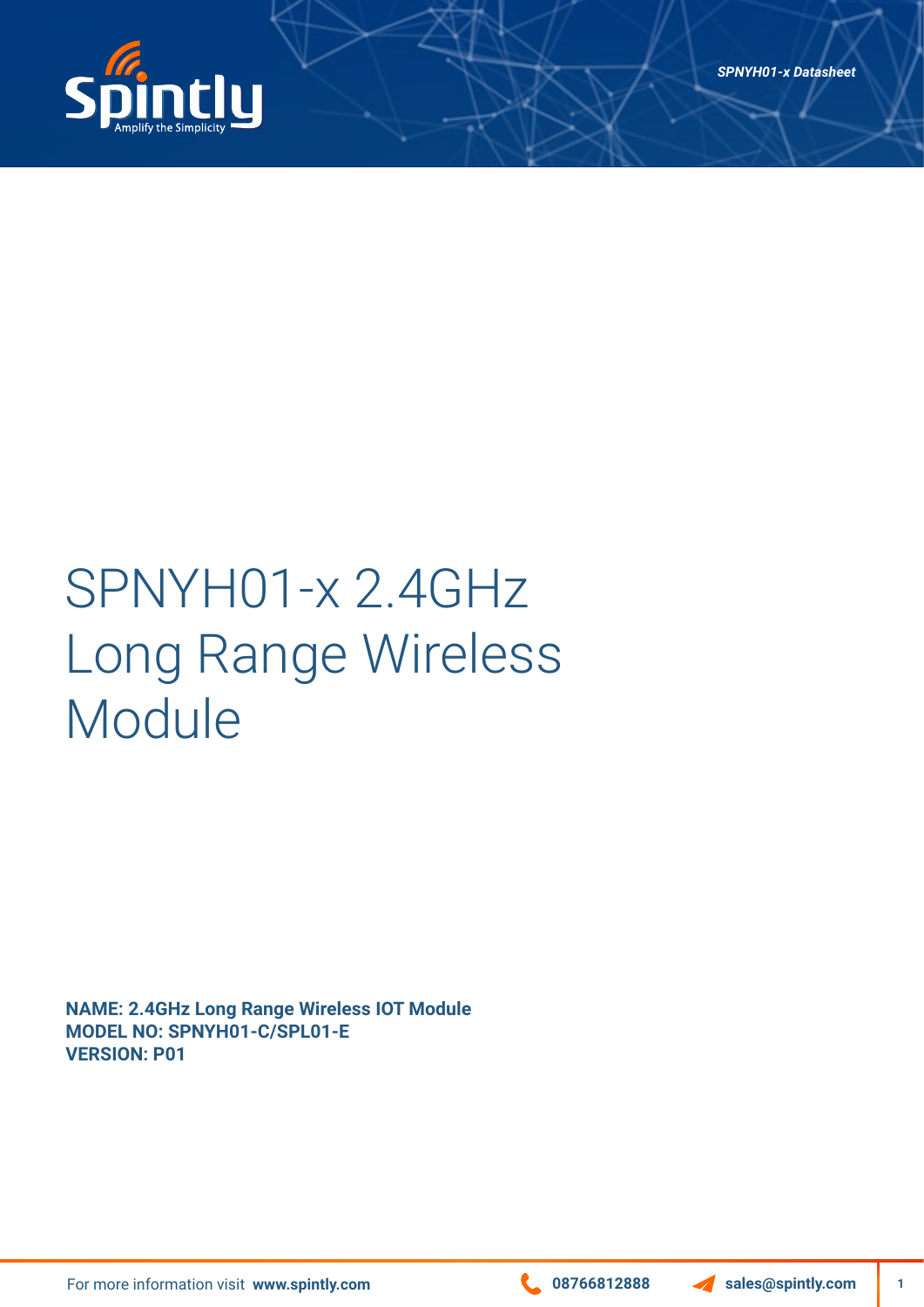### **Contents**

### Table of Contents

| 1. Product Description               | 3  |
|--------------------------------------|----|
| 2. Product Classification            | 3  |
| 3. Key Features                      | 4  |
| 4. Applications                      | 4  |
| 5. Module Block Diagram              | 5  |
| 6. Product Specifications            | 6  |
| 7. Module Pinout and Pin Description | 8  |
| 7.1 Module Pinout                    | 8  |
| 7.2 Pin Assignment                   | 9  |
| 8. PCB Design Guide                  | 11 |
| 8.1 Layout notes                     | 11 |
| 9. Mechanical Dimensions             | 13 |
| 10. PCB Footprint and Dimensions     | 14 |
| 11. Cautions                         | 15 |
| 11.1 Reflow soldering                | 15 |
| 11.2 Usage Condition Notes           | 16 |
| 11.3 Storage Notes                   | 16 |
| <b>Revision History</b>              | 17 |
| <b>Contact Information</b>           | 17 |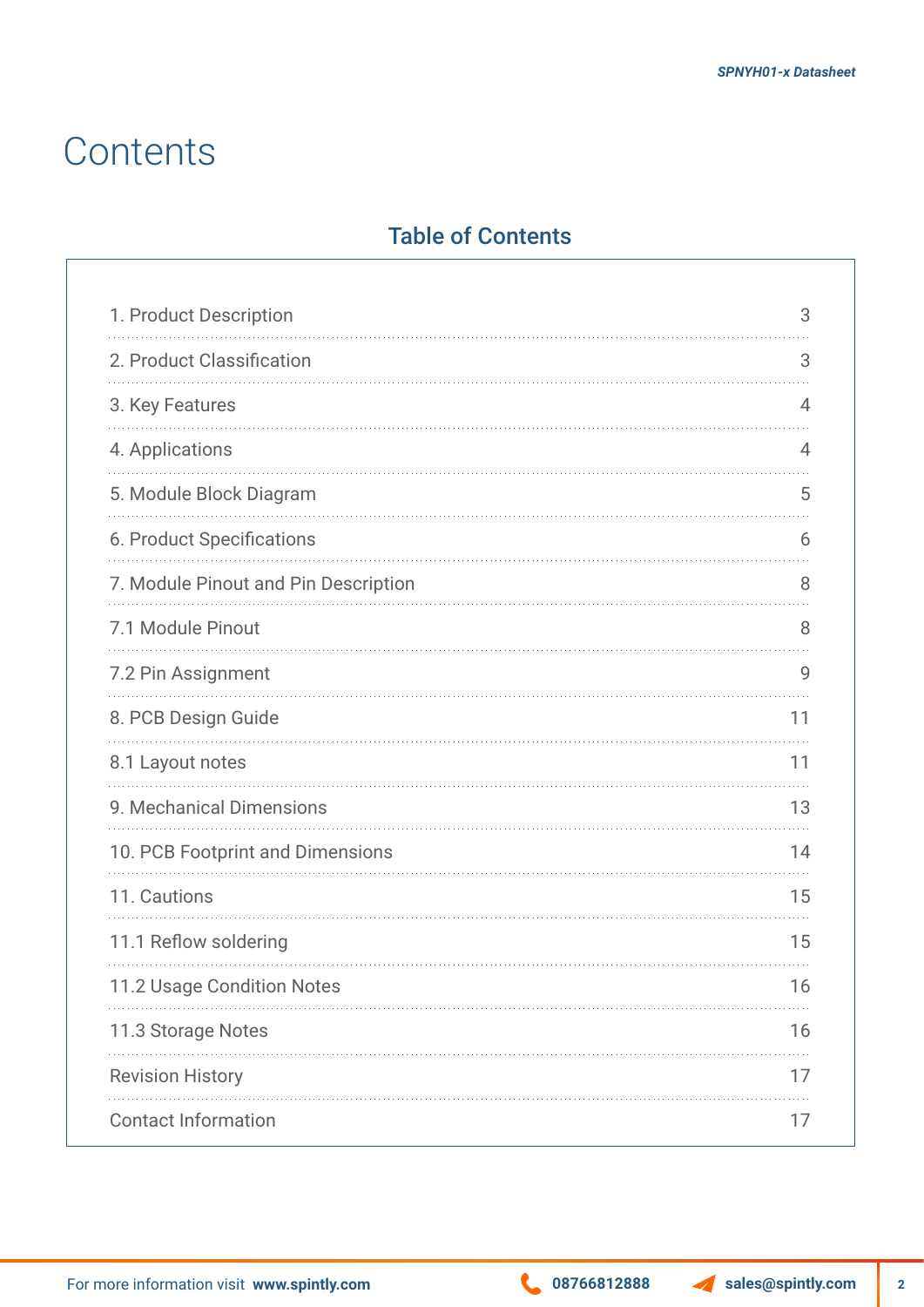### 1. Product Description

SPNYH01 series is a powerful, highly flexible, long rangewireless module using Nordic's nRF52833 SoC and Skyworks's SKY66112 power amplifier front end made for IOT applications. It was designed for high data rate wireless communication in the 2.4GHz ISM band. With an 32bit ARM®Cortex M4 MCU, available 512KB flash, 128KB RAM, embedded 2.4GHz multiprotocol transceiver.

SPL01 series brings out all nRF52833 hardware features and capabilities including USB, up to +21dBm transmit power and NFC tag implementation. Complete regulatory certifications enable faster time to market and reduced development risk

SPNYH01 supports an extensive range of wireless protocols. It supports BLE® (Bluetooth Low Energy),and is capable of Bluetooth® Direction Finding in addition Long Range and 2 Mbps. Bluetooth mesh,802.15.4, Thread, Zigbee, proprietary 2.4 GHz protocols and NFC-A are also supported.

### 2. Product Classification

| <b>Model No</b> | <b>Antenna</b> | <b>Module</b> |                  |
|-----------------|----------------|---------------|------------------|
|                 |                | <b>SoC</b>    | <b>Flash/RAM</b> |
| SPNYH01-C       | Chip Antenna   | nRF52833-QIAA | 512KB/128KB      |
| SPNYH01-E       | u.FL Connector | nRF52833-QIAA | 512KB/128KB      |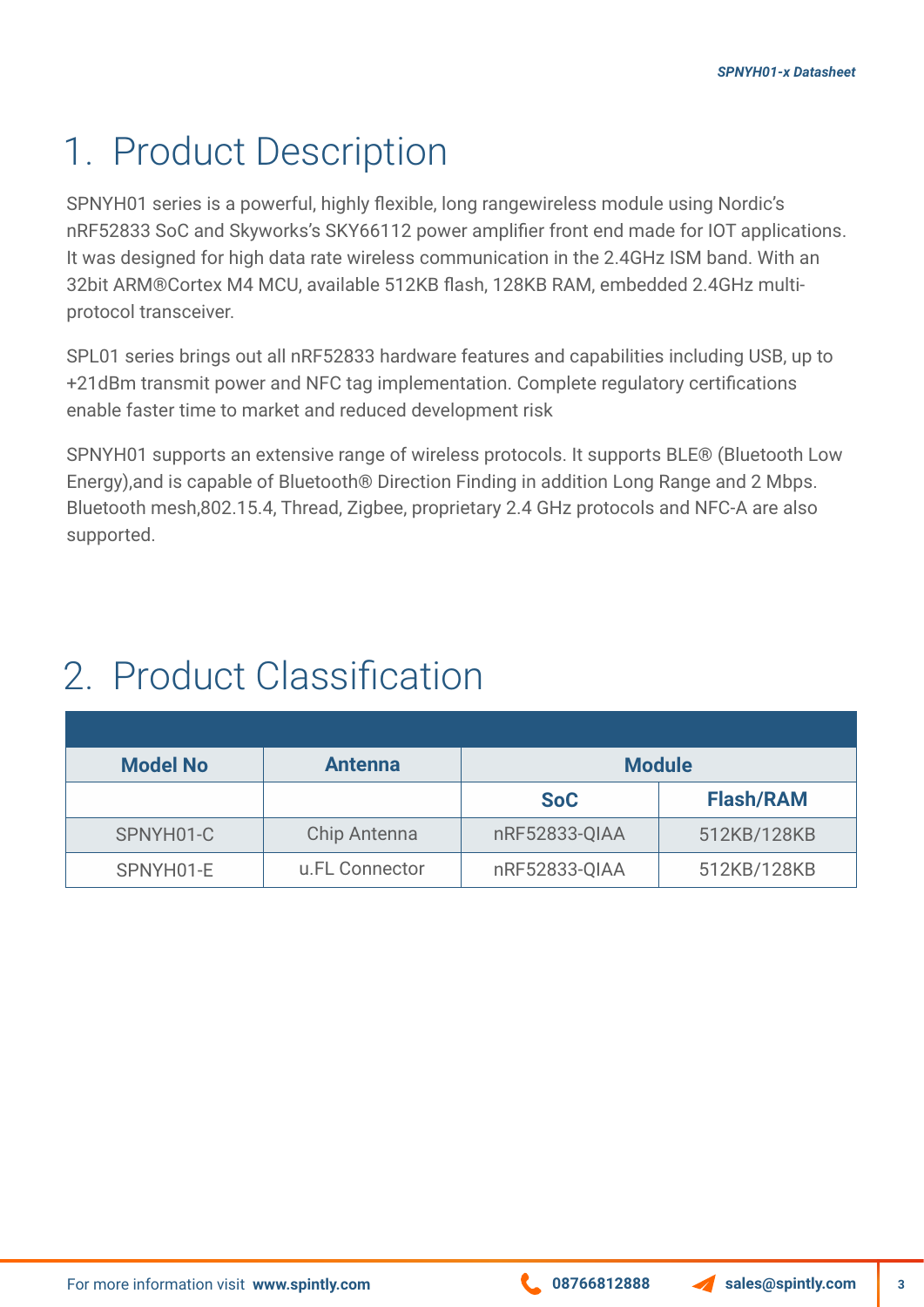# 3. Key Features

Transmit power up to +21dBm. Bluetooth® 5

- Direction Finding
- 2Mbps
- $\cdot$  CSA#2
- Advertising Extensions
- Long Range
- IEEE 802.15.4 radio support
- Thread
- Zigbee
- Supported data rates
- Bluetooth®: 2 Mbps, 1 Mbps, 500 kbps, and 125 kbps
- IEEE 802.15.4-2006: 250 kbps
- Proprietary 2.4 GHz: 2 Mbps, 1 Mbps

Wide supply voltage range: 1.7 V to 3.3V

518kB Flash and 128kB RAM

Full set of digital interfaces including: SPI, TWI, UART, PDM, PWM, QDEC

12-bit, 200ksps ADC

128-bit AES ECB/CCM/AAR co-processor

Individual power management for all peripherals

On-chip DC/DC buck converter

Dimension: 21.0 x 13.8 x 2.3mm (with shield)

35 GPIOs

# 4. Applications

- $\cdot$  Internet of things (IoT)
	- Smart home sensors and controllers
	- Industrial IoT sensors and controllers
- Advanced wearables
	- Health/fitness sensor and monitor devices
	- Wireless payment enabled devices
- Advanced computer peripherals and I/O devices
	- Mouse
	- Keyboard
	- Multi-touch trackpad
- Interactive entertainment devices
	- Remote controls
	- Gaming controllers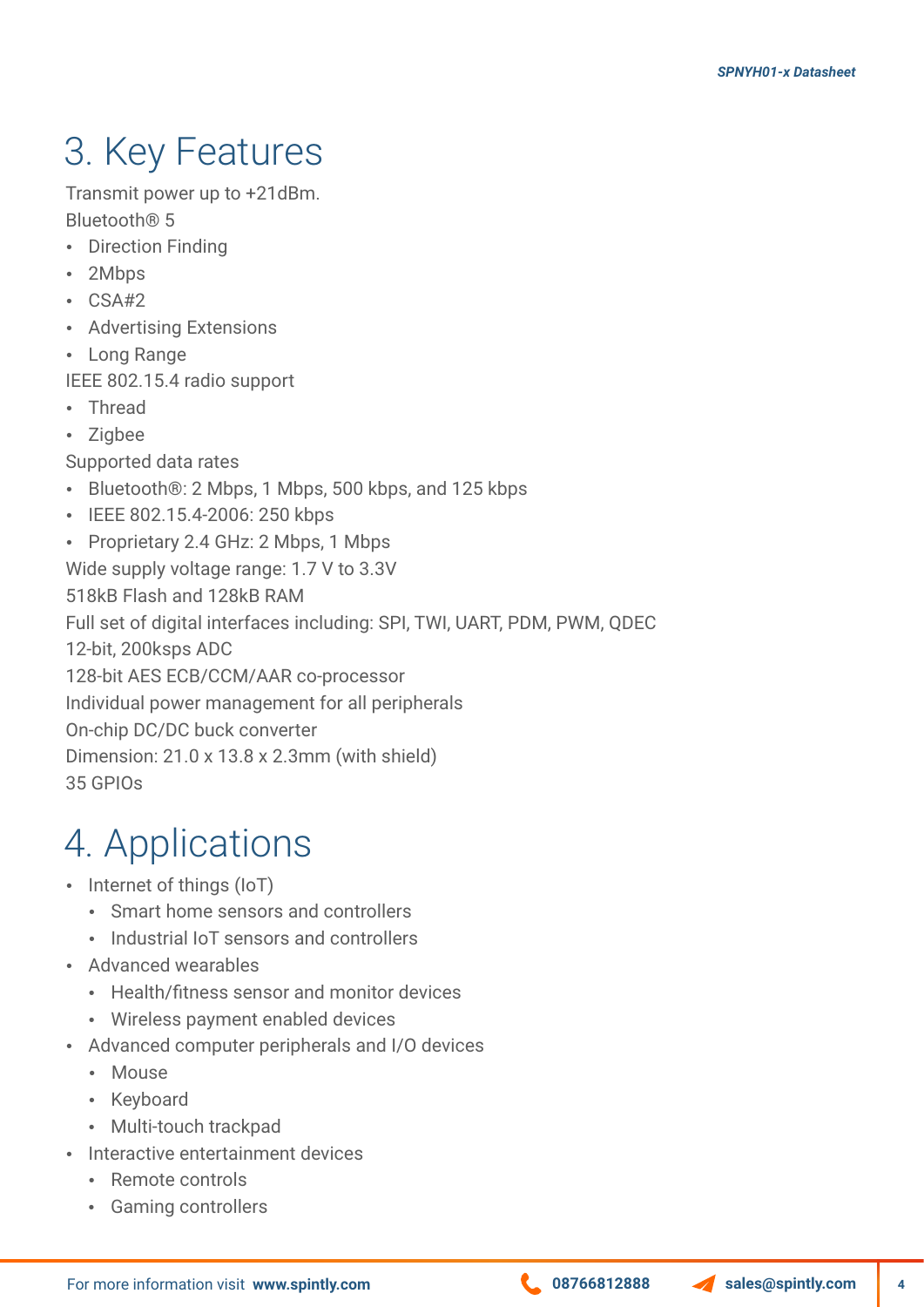### 5. Module Block Diagram



Figure 1: SPNYH01Block diagram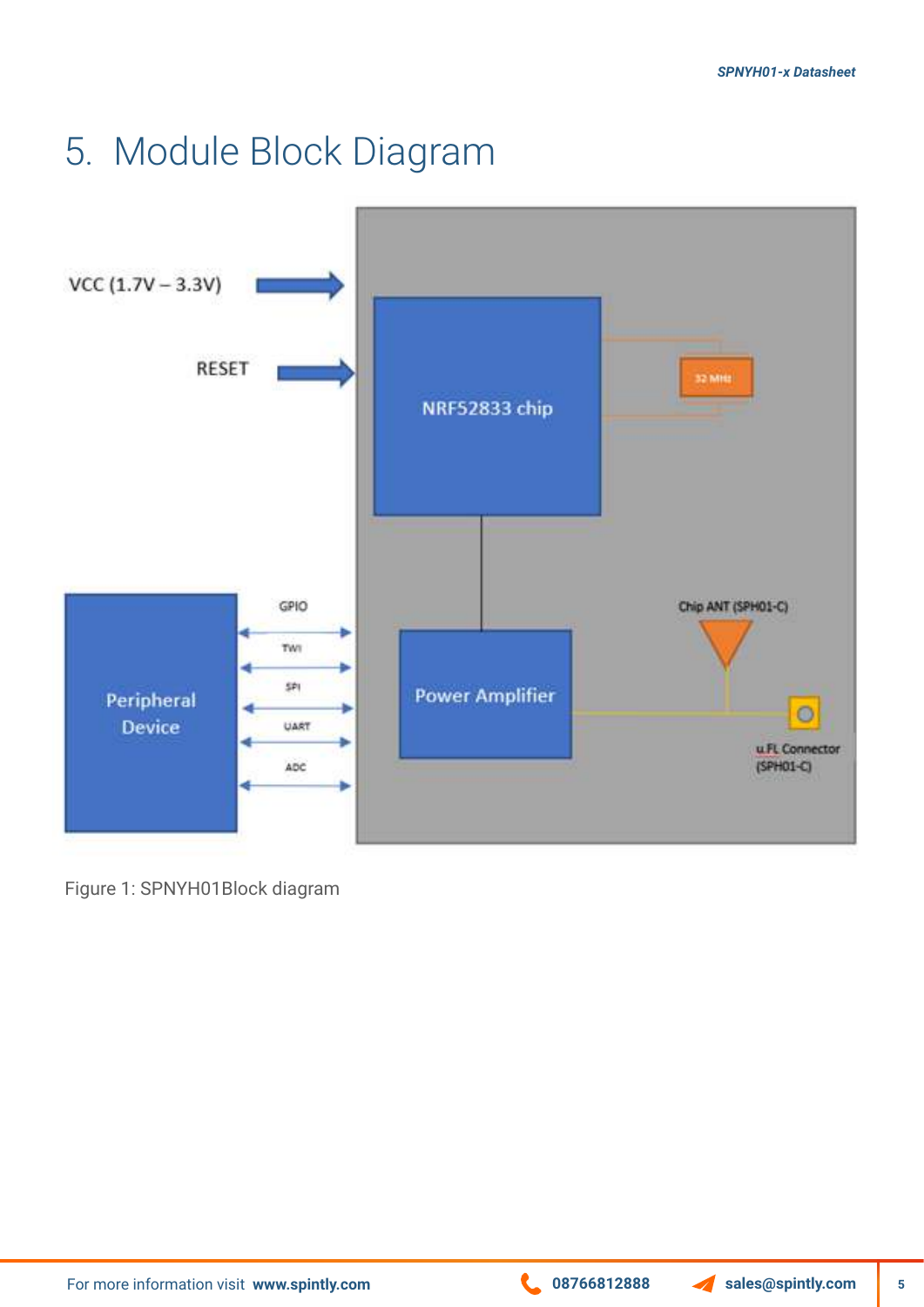# 6. Product Specifications

| <b>Details</b>                                                                          | <b>Description</b>                                                                                                                                                                                          |
|-----------------------------------------------------------------------------------------|-------------------------------------------------------------------------------------------------------------------------------------------------------------------------------------------------------------|
| <b>Bluetooth</b>                                                                        |                                                                                                                                                                                                             |
| <b>Feature</b>                                                                          | <b>Bluetooth® Low Energy</b><br><b>Bluetooth® Mesh</b><br>Bluetooth <sup>®</sup> Direction Finding<br><b>1MLEPHY</b><br>2M LE PHY<br>Coded LE PHY (Long Range)<br><b>Advertising Extensions</b><br>$CSA$ #2 |
| <b>Security</b>                                                                         | <b>AES-128</b>                                                                                                                                                                                              |
| <b>LE</b> connections                                                                   | Concurrent central, observer, peripheral, and<br>broadcaster roles with up to twenty concurrent<br>connections along with one observer and one<br>broadcaster.                                              |
| <b>Radio</b>                                                                            |                                                                                                                                                                                                             |
| Frequency                                                                               | 2360MHz - 2500MHz                                                                                                                                                                                           |
| <b>Modulations</b>                                                                      | GFSK at 1 Mbps/2 Mbps<br>250kbps (IEEE 802.15.4-2006) and<br>Long range (125kbps and 500kbps) data rates                                                                                                    |
| Antenna                                                                                 | SPL01- P: PCB trace antenna<br>SPL01- E: External 2.4Ghz antenna                                                                                                                                            |
| <b>Current Consumption</b>                                                              |                                                                                                                                                                                                             |
| TX only (DCDC enabled, 3V)<br>@+8dBm / +4dBm / 0dBm /<br>$-4d$ Bm/ $-20d$ Bm/ $-40d$ Bm | 14.2mA / 9.6mA / 4.9mA / 3.8mA /<br>2.7mA / 2.3mA                                                                                                                                                           |
| TX only $@ + 8d$ Bm / $+4d$ Bm /<br>0dBm / -4dBm / -20dBm /<br>$-40$ d $Bm$             | 30.4mA / 20.7mA / 10.3mA / 8.0mA /<br>5.5mA / 4.5mA                                                                                                                                                         |
| RX only (DCDC enabled,<br>3V) @1Msps / 1Msps BLE                                        | 4.6mA                                                                                                                                                                                                       |
| RX only @ 1Msps / 1Mbps BLE                                                             | 9.6mA                                                                                                                                                                                                       |
| RX only (DCDC enabled,<br>3V)@2Msps / 2Msps BLE                                         | 5.2mA                                                                                                                                                                                                       |
| RX only @ 2Msps / 2Mbps BLE                                                             | 10.7mA                                                                                                                                                                                                      |

**6**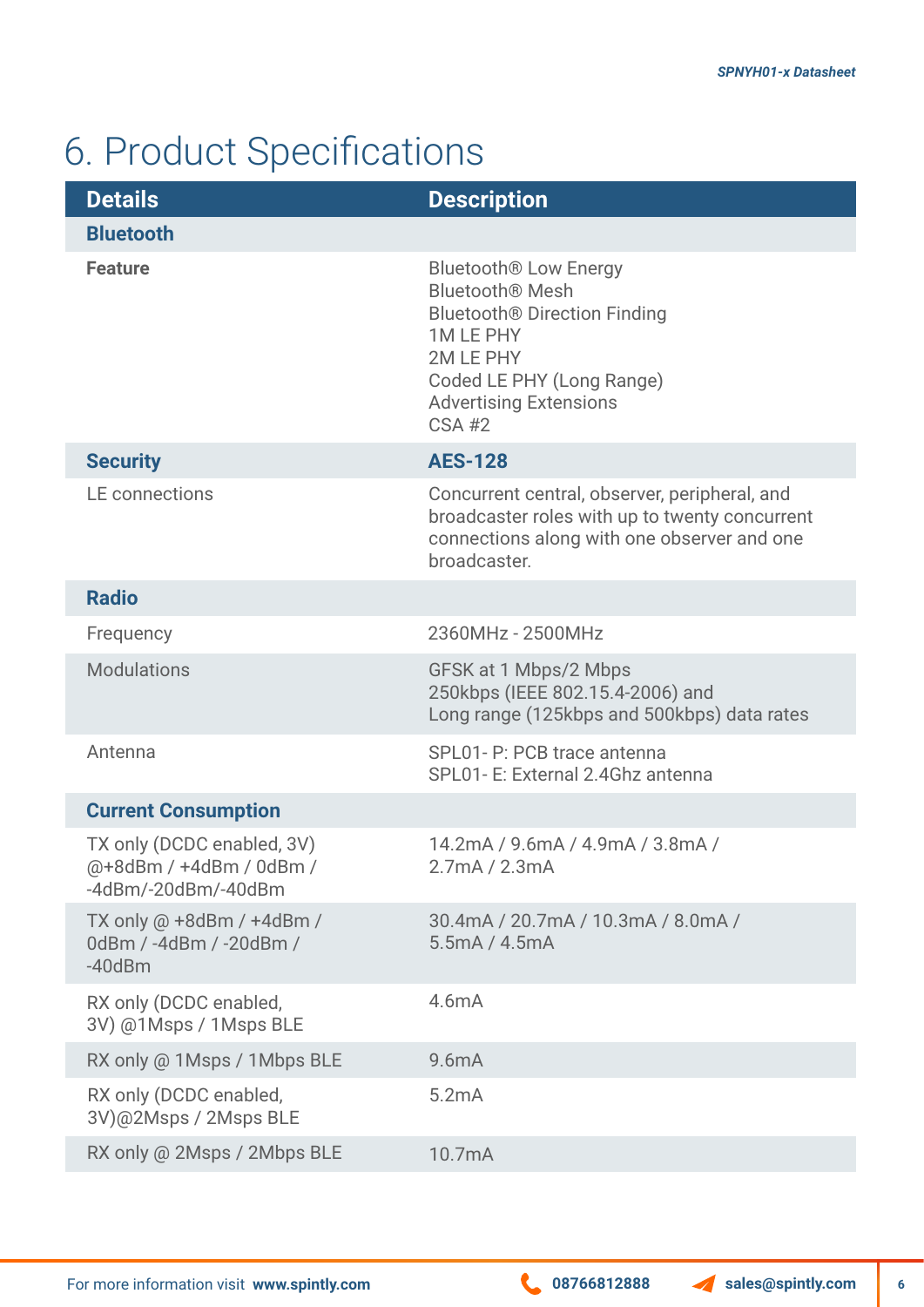**7**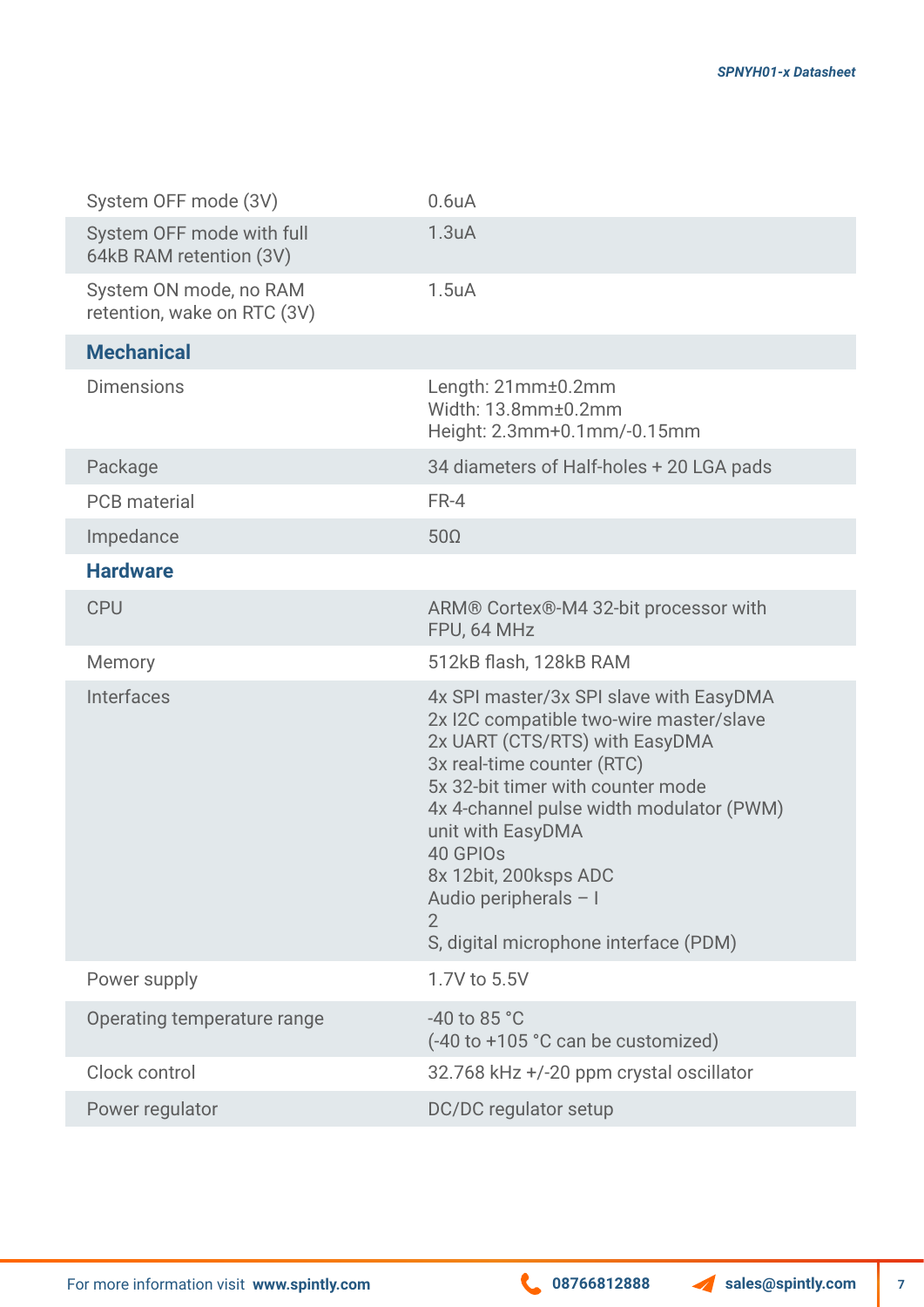### 7. Module Pinout and Pin Description

### 7.1 Module Pinout



Figure 2: SPNYH01Module Pinout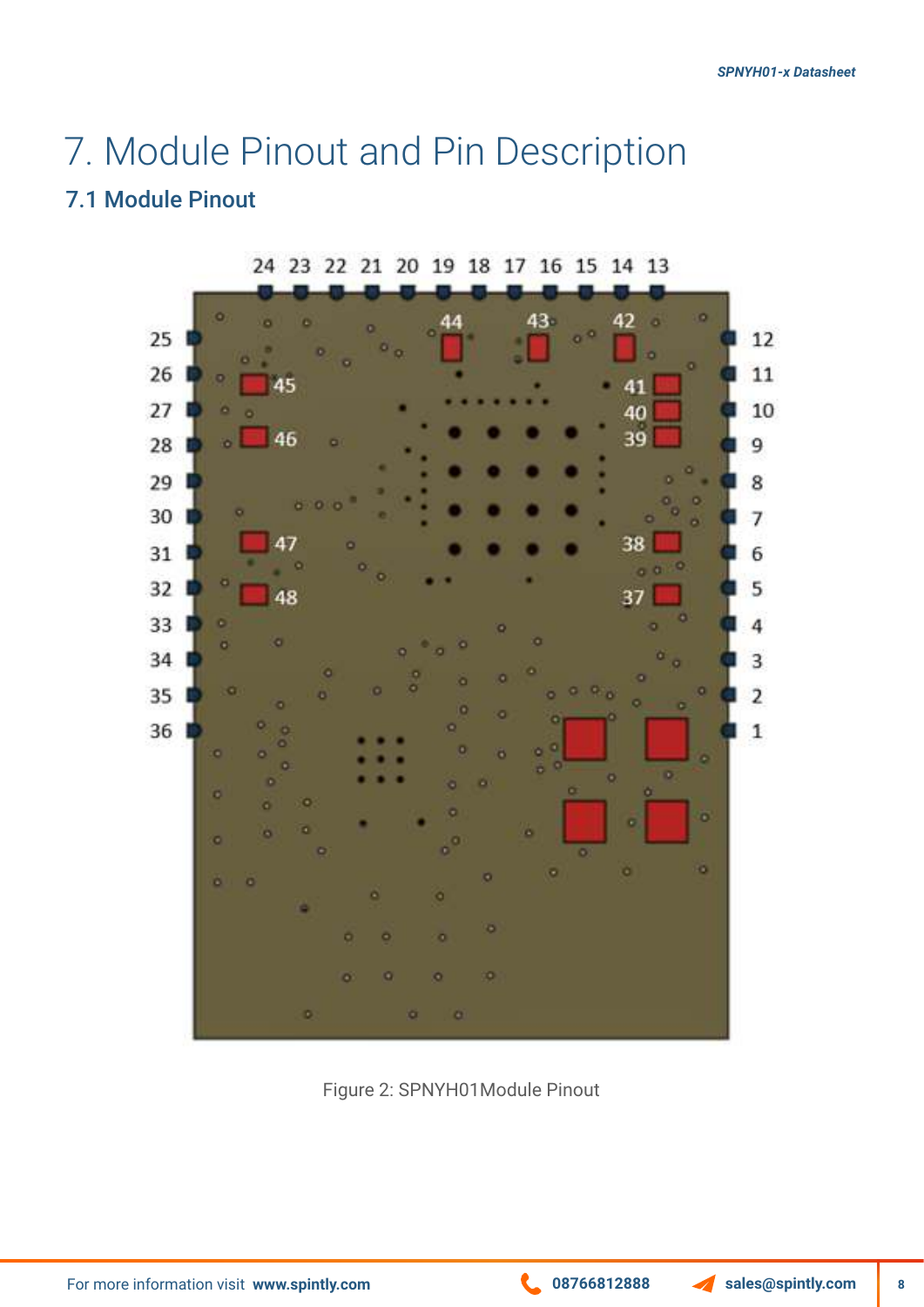### 7.2 Pin Assignment

| <b>Module</b><br><b>Pin Number</b> | <b>Module</b><br><b>Pin Name</b> | <b>Description</b>                                      |
|------------------------------------|----------------------------------|---------------------------------------------------------|
| Pin No.                            | <b>Pin Name</b>                  | <b>Pin Function</b>                                     |
| 1                                  | Vin                              | Power supply                                            |
| $\overline{2}$                     | <b>GND</b>                       | Ground                                                  |
| 3                                  | P1.02                            | General purpose I/O                                     |
| 4                                  | P1.00                            | General purpose I/O                                     |
| 5                                  | <b>SWDIO</b>                     | Serial wire debug I/O for debug and programming         |
| 6                                  | <b>SWDCLK</b>                    | Serial wire debug clock input for debug and programming |
| $\overline{7}$                     | P0.20                            | General purpose I/O                                     |
| 8                                  | P0.18                            | General purpose I/O                                     |
| 9                                  | P0.17                            | General purpose I/O                                     |
| 10                                 | P0.15                            | General purpose I/O                                     |
| 11                                 | P0.16                            | General purpose I/O                                     |
| 12                                 | P0.13                            | General purpose I/O                                     |
| 13                                 | P0.14                            | General purpose I/O                                     |
| 14                                 | P0.12                            | General purpose I/O                                     |
| 15                                 | P0.11                            | General purpose I/O                                     |
| 16                                 | P0.08                            | General purpose I/O                                     |
| 17                                 | P1.08                            | General purpose I/O                                     |
| 18                                 | P0.06                            | General purpose I/O                                     |
| 19                                 | P0.07                            | General purpose I/O                                     |
| 20                                 | P0.04                            | General purpose I/O                                     |
| 21                                 | P0.05                            | General purpose I/O                                     |
| 22                                 | P0.26                            | General purpose I/O                                     |
| 23                                 | P0.30                            | General purpose I/O                                     |
| 24                                 | P0.31                            | General purpose I/O                                     |
| 25                                 | XL2                              | <b>LFXO Crystal</b>                                     |
| 26                                 | GND                              | Ground                                                  |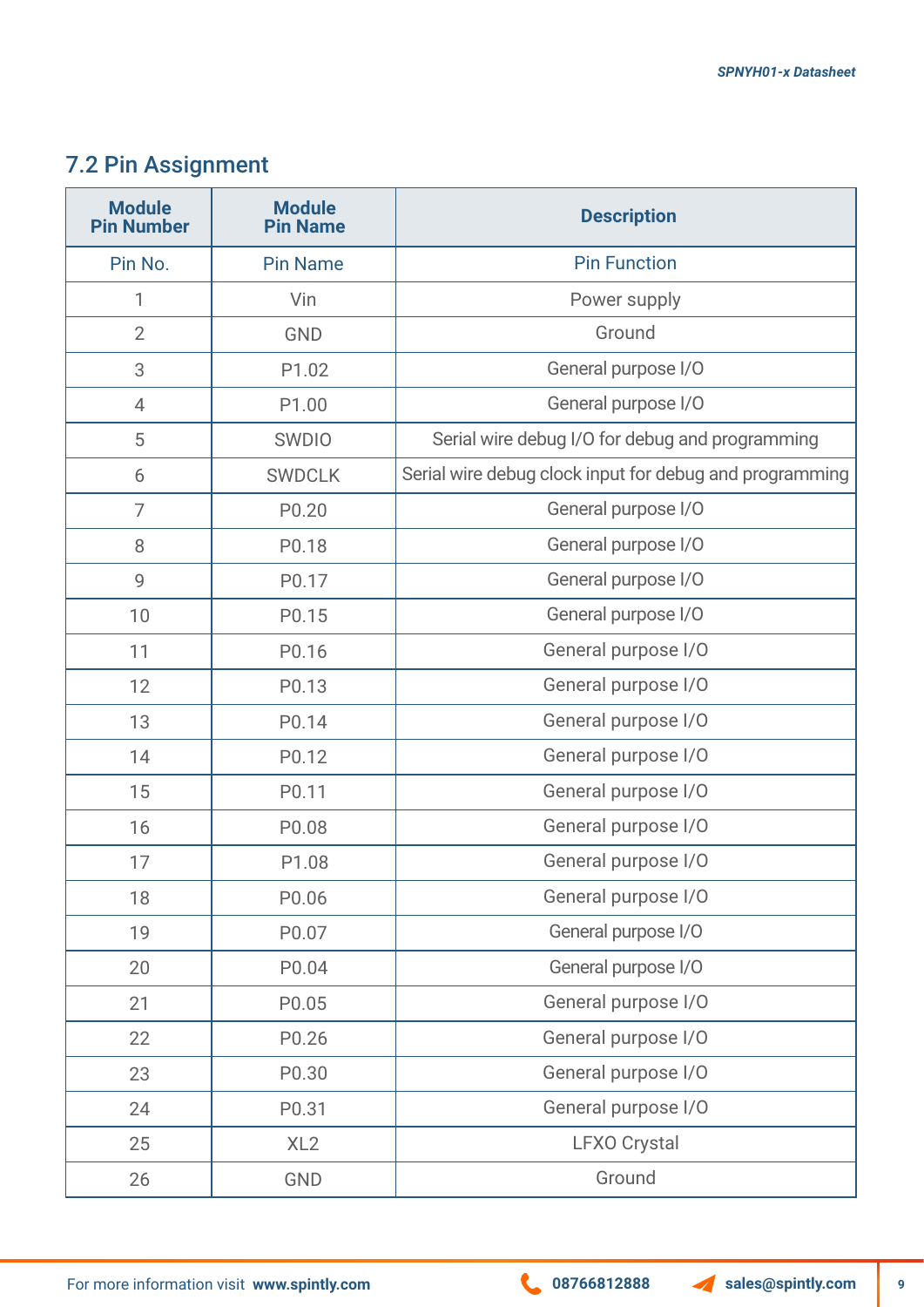| 27 | XL <sub>1</sub> | <b>LFXO Crystal</b>               |  |
|----|-----------------|-----------------------------------|--|
| 28 | P0.29           | <b>General Purpose I/O</b>        |  |
| 29 | P0.28           | General Purpose I/O               |  |
| 30 | P0.02           | General Purpose I/O               |  |
| 31 | P0.03           | General Purpose I/O               |  |
| 32 | P1.05           | General Purpose I/O               |  |
| 33 | GND             | Ground                            |  |
| 34 | P0.23           | General Purpose I/O               |  |
| 35 | P0.25           | General Purpose I/O               |  |
| 36 | P1.07           | General Purpose I/O               |  |
| 37 | P1.01           | General Purpose I/O               |  |
| 38 | P0.22           | General Purpose I/O               |  |
| 39 | P0.21           | General Purpose I/O               |  |
| 40 | D+              | USB <sub>D+</sub>                 |  |
| 41 | <b>VBUS</b>     | 5 V input for USB 3.3 V regulator |  |
| 42 | D-              | USB <sub>D</sub> -                |  |
| 43 | P1.09           | General purpose I/O               |  |
| 44 | P0.27           | General purpose I/O               |  |
| 45 | <b>GND</b>      | Ground                            |  |
| 46 | P1.03           | General purpose I/O               |  |
| 47 | GND             | Ground                            |  |
| 48 | P0.19           | General purpose I/O               |  |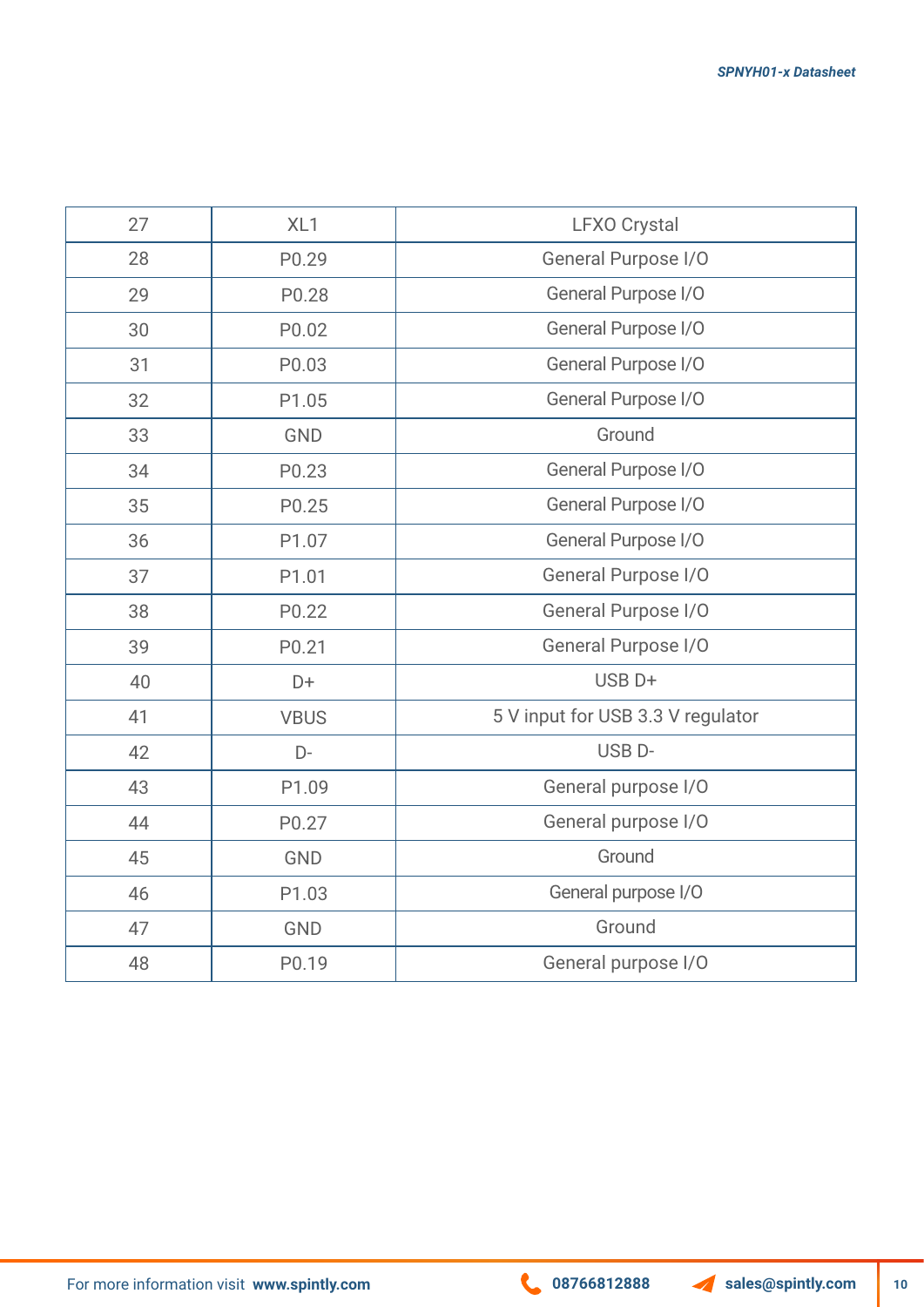# 8. PCB Design Guide

### 8.1 Layout notes

You can refer to the following references for the mounting design of the module with onboardantenna (SPL01-P with PCB antenna).

For external antenna modules (SP01L-E needs to connect an external antenna to the u.FLconnector), you need to refer to the external antenna design requirements.



**Recommended module mounting example:**

Please do not place any metal components in blue shaded space (\*1), such as signal line and metal chassis as possible except for main board while mounting the components in \*1 space on the main board is allowed except for no copper plating area (\*2).

- $\cdot$  (\*2) This area is routing prohibited area on the main board. Please do not place copper on any layer.
- (\*3) Characteristics may deteriorate when GND pattern length is less than 30mm. It should be30 mm or more as possible.
- For the best Bluetooth range performance, the antenna area of module shall extend 3 mm outside the edge of main board, or 3 mm outside the edge of a ground plane. Ground plane shall be at least 5 mm from the edge of the antenna area of module.
- All module GND pins MUST be connected to main board GND. Place GND vias close to module GND pads as possible. Unused PCB area on surface layer can flooded with copper but place GND vias regularly to connect copper flood to inner GND plane. If GND flood copper under side the module then connects with GND vias to inner GND plane.
- Even when above mentioned condition is satisfied, communication performance may be significantly deteriorated depending on the structure of the product. Bluetooth range performance is degraded if a module is placed in the middle of the main board.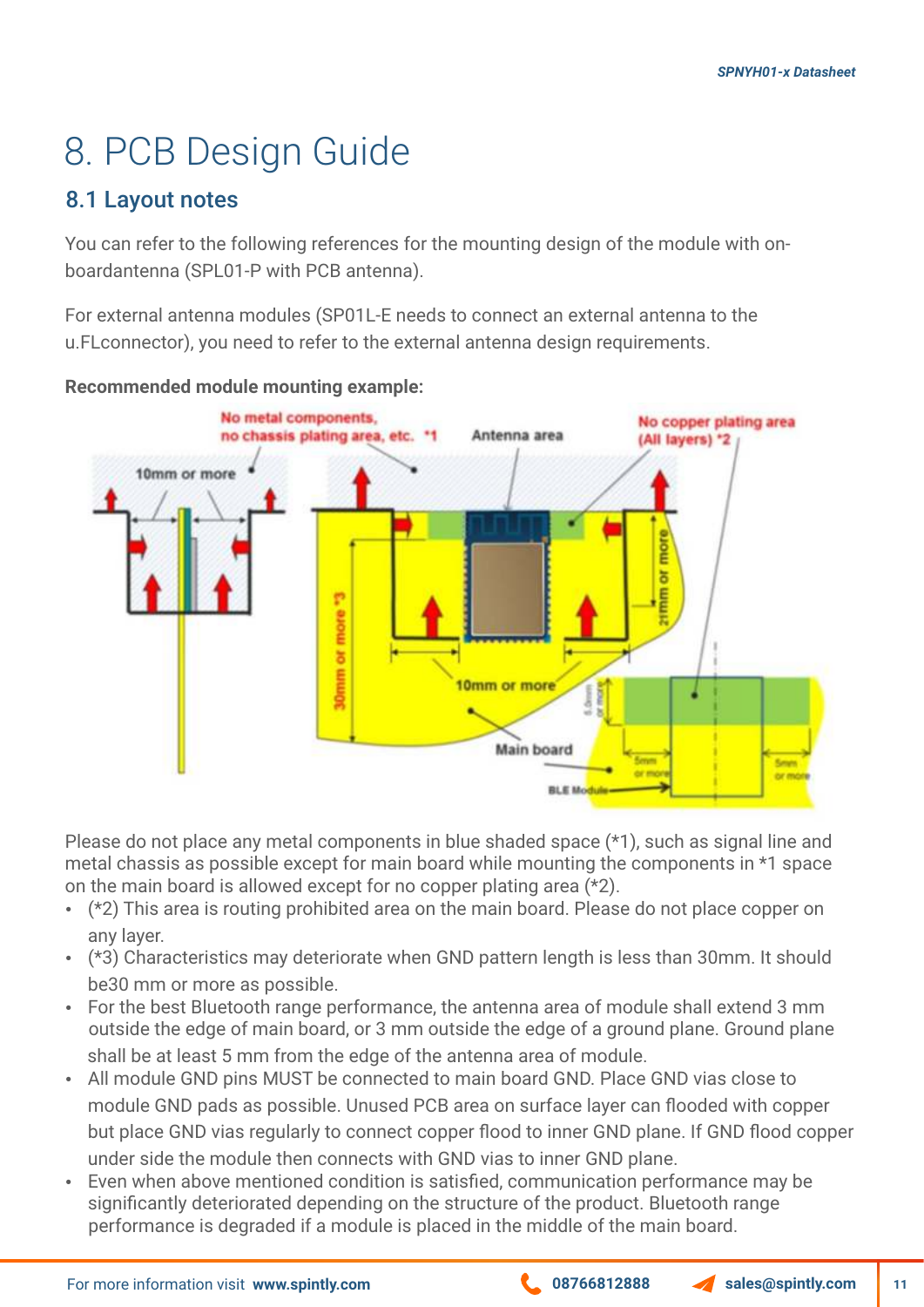- For main board layout:
	- Avoid running any signal line below module whenever possible.
	- No ground plane below antenna.
	- If possible, cut-off the portion of main board below antenna.



#### Placement of resin or plastic parts:



Please do not apply molding over the antenna area of BLE module.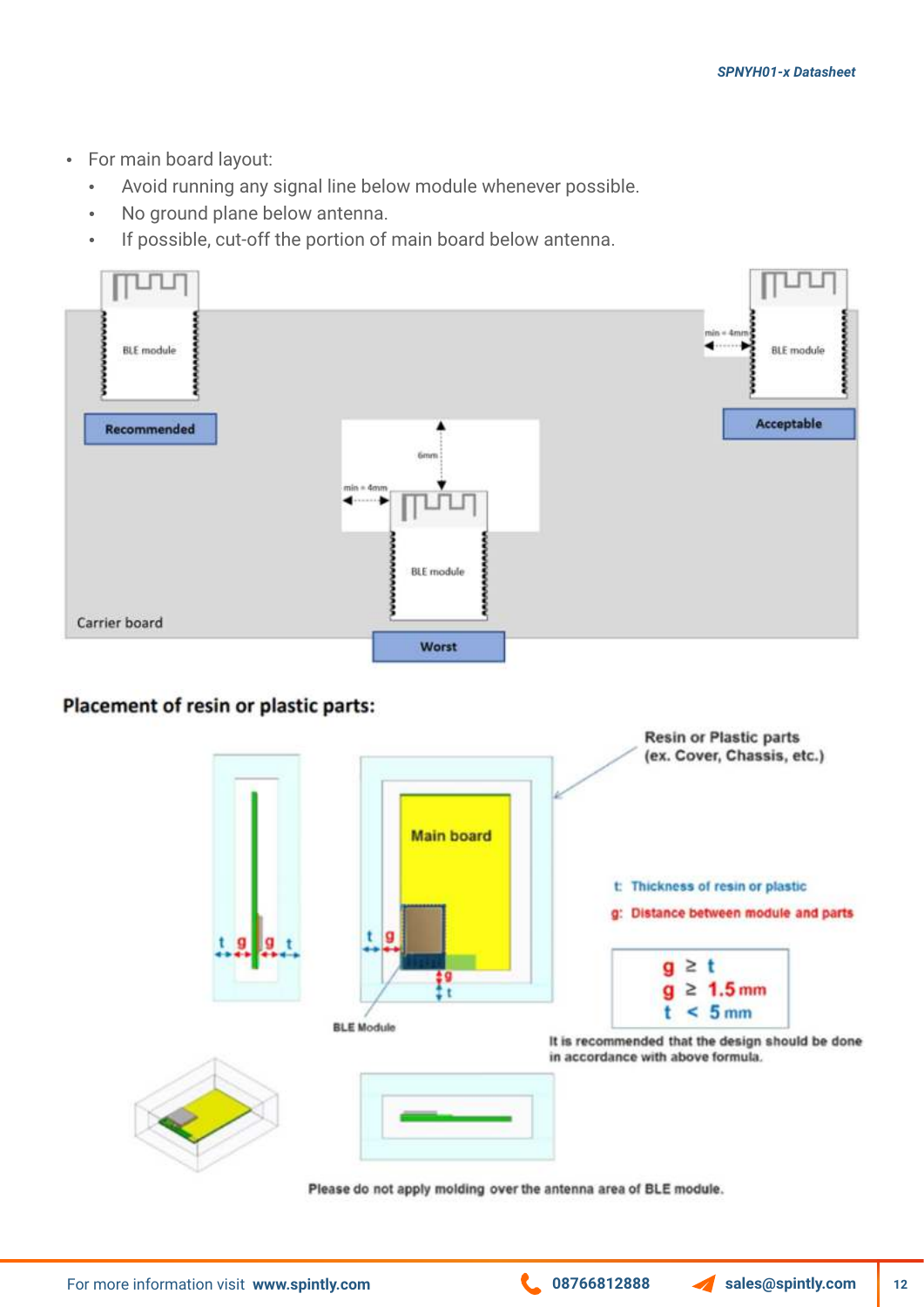#### **Placement of metal parts:**

- Minimum safe distance for metal parts without seriously compromising the antenna (tuning) is 40 mm top/bottom and 30 mm left or right.
- Metal close to the module antenna (bottom, top, left, right, any direction) will have degradation on the antenna performance. The amount of that degradation is entirely system dependent, meaning you will need to perform some testing with your host application.
- Any metal closer than 20 mm will begin to significantly degrade performance (S11, gain, radiation efficiency).
- It is best that you test the range with a mock-up (or actual prototype) of the product to assess effects of enclosure height (and materials, whether metal or plastic).



### 9. Mechanical Dimensions



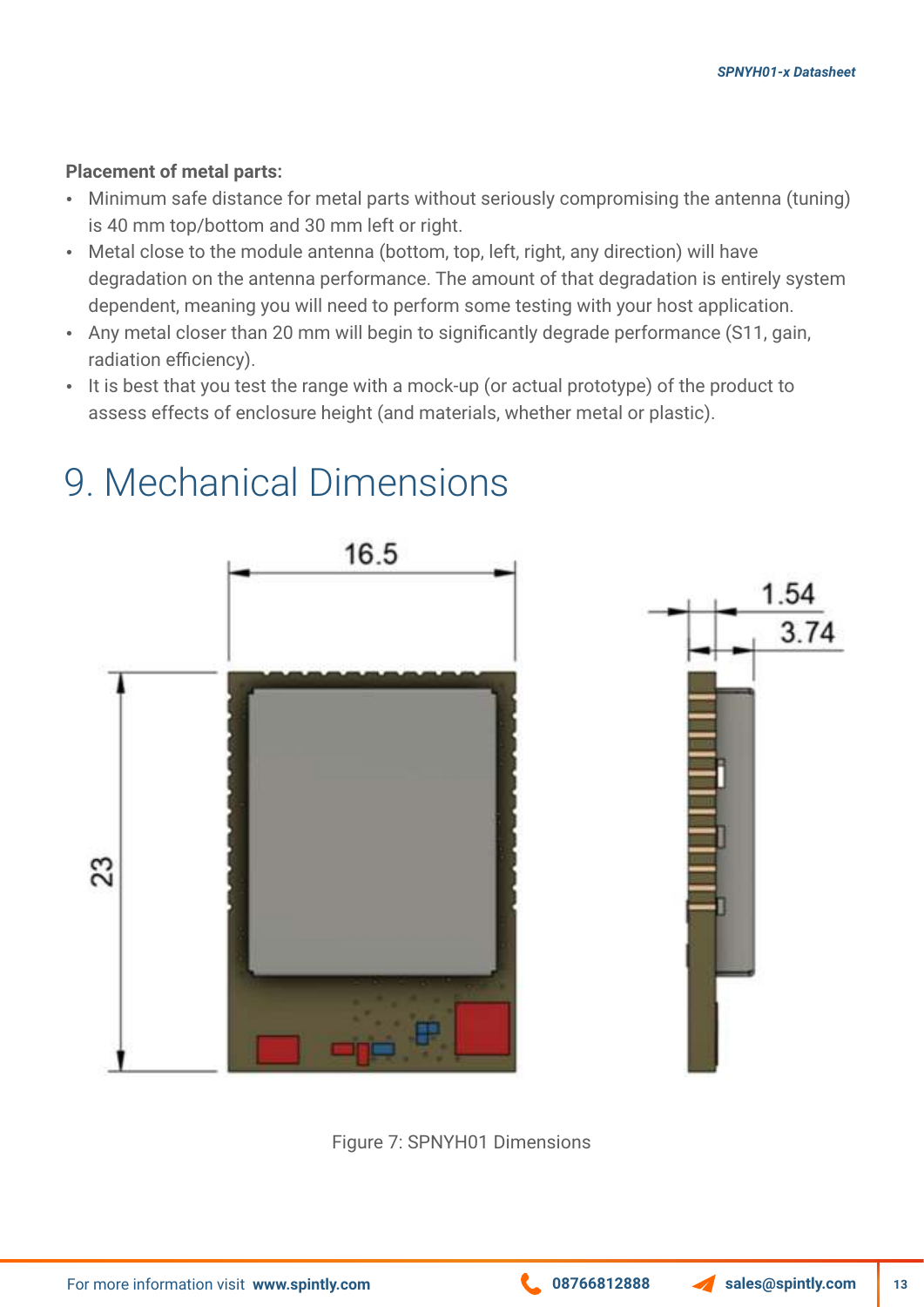### 10. PCB Footprint and Dimensions



Figure 7: SPNYH01PCB Footprint and Dimensions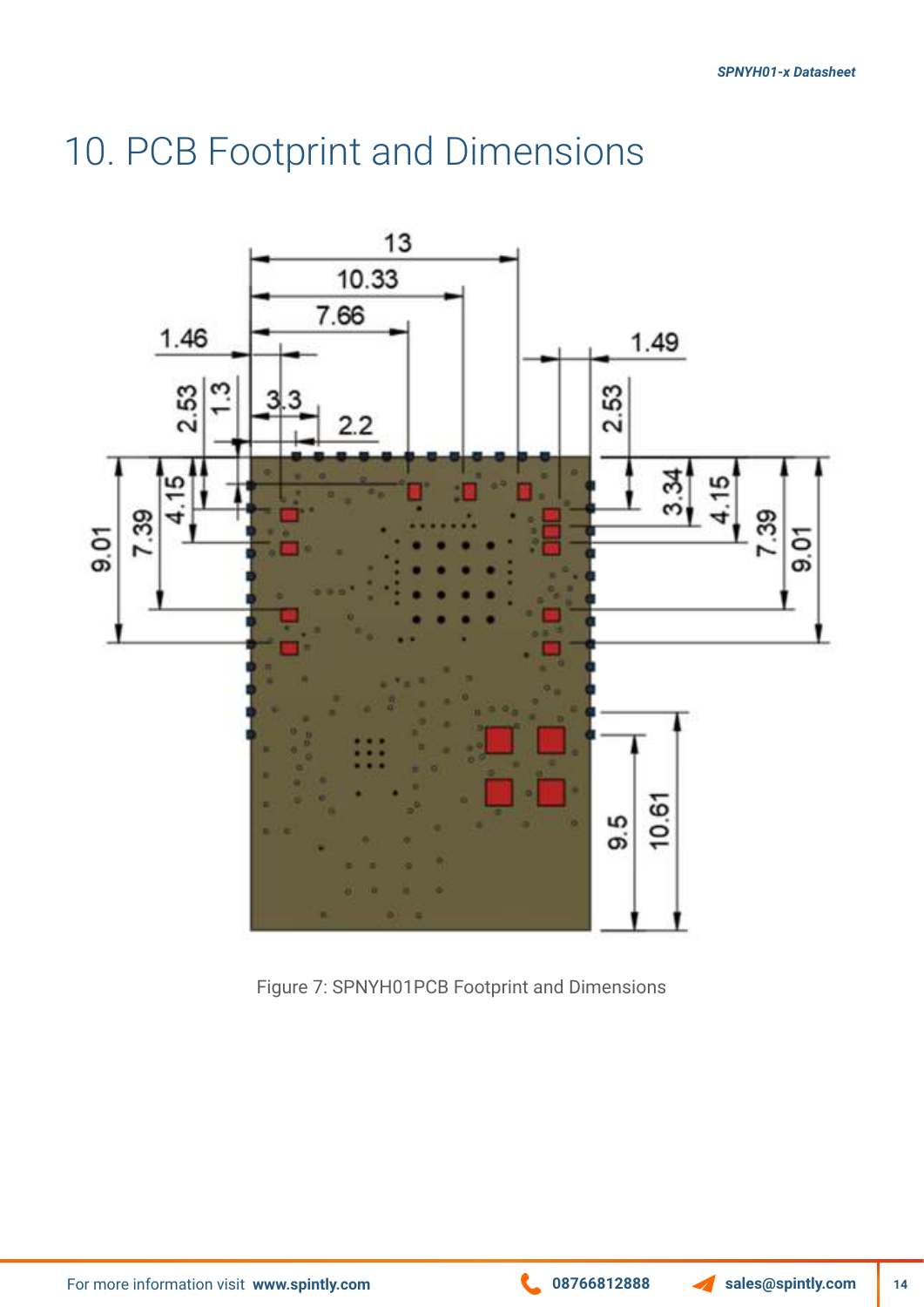### 11. Cautions

### 11.1Reflow soldering

Reflow soldering is a vitally important step in the SMT process. The temperature curve associatedwith the reflow is an essential parameter to control to ensure the correct connection of parts. Theparameters of certain components will also directly impact the temperature curve selected for thisstep in the process.



#### **Temperature-Time Profile for Reflow Soldering:**

- The standard reflow profile has four zones: ①preheat, ②soak, ③reflow, ④cooling. Theprofile describes the ideal temperature curve of the top layer of the PCB.
- During reflow, modules should not be above 260°C and not for more than 30 seconds.

| Specification                 | Value               |  |
|-------------------------------|---------------------|--|
| Temperature Increase Rate     | $<2.5^{\circ}C/s$   |  |
| Temperature Decrease Rate     | Free air cooling    |  |
| Preheat Temperature           | $0 - 150^{\circ}$ C |  |
| Preheat Period (Typical)      | $40 - 90s$          |  |
| Soak Temp Increase Rate       | $0.4 - 1$ °C/s      |  |
| Soak Temperature              | 150-200°C           |  |
| Soak Period                   | 60-120s             |  |
| Liquidus Temperature (SAC305) | 220°C               |  |
| Time Above Liquidous          | 45-90s              |  |
| Reflow Temperature            | 230-250°C           |  |
| Absolute Peak Temperature     | 260°C               |  |

**Note: The module is LGA package. Please be careful of the amount of solder paste. The module may be lifted due to excess solder.**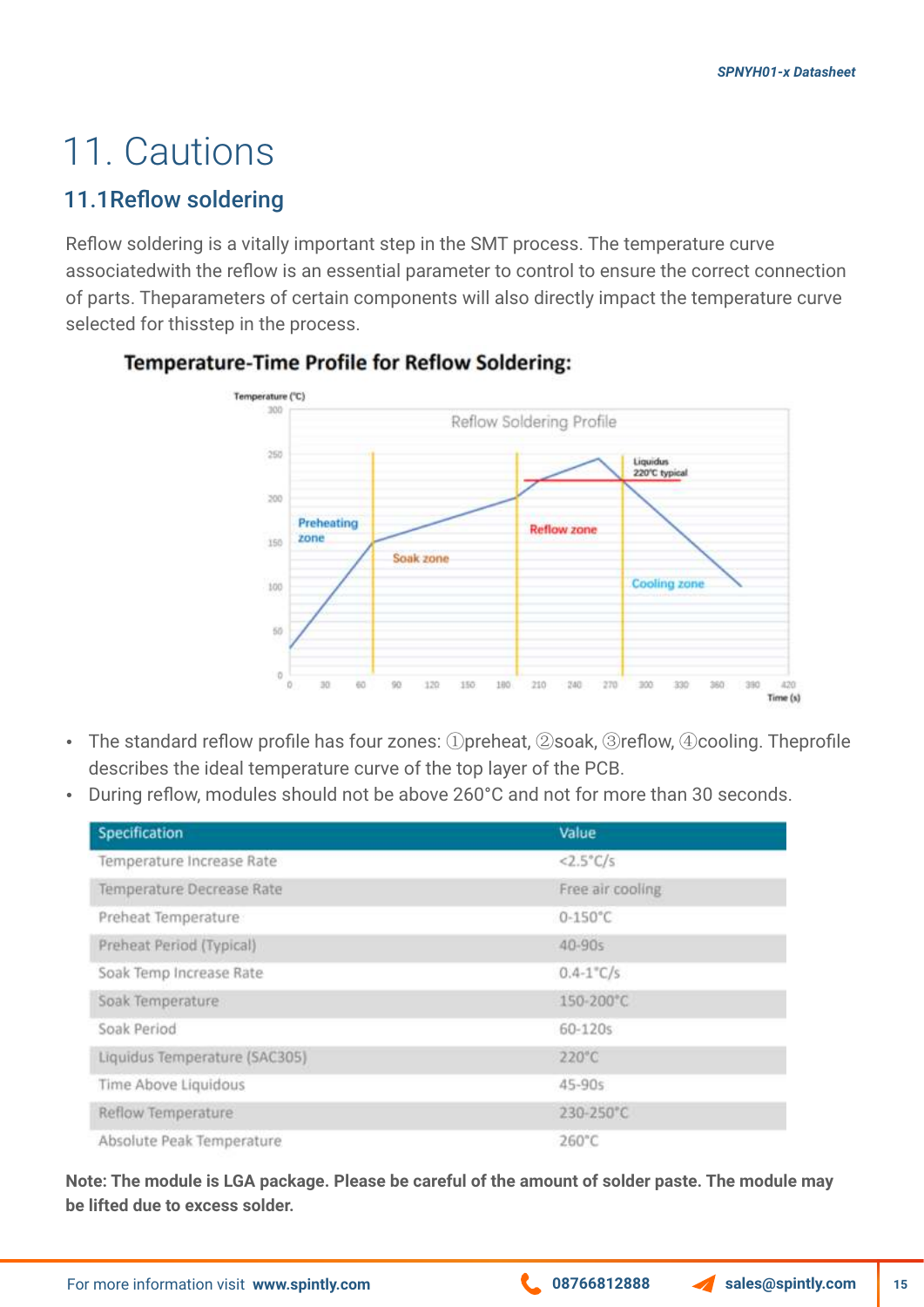# 11.2 Usage Condition Notes

- Follow the conditions written in this specification, especially the recommended condition ratings about the power supply applied to this product.
- The supply voltage has to be free of AC ripple voltage (for example from a battery or a low noise regulator output). For noisy supply voltages, provide a decoupling circuit (for example aferrite in series connection and a bypass capacitor to ground of at least 47uF directly at the module).
- Take measures to protect the unit against static electricity. If pulses or other transient loads (a large load applied in a short time) are applied to the products, check and evaluate their operation before assembly on the final products.
- The supply voltage should not be exceedingly high or reversed. It should not carry noise and/or spikes.
- This product away from other high frequency circuits.
- Keep this product away from heat. Heat is the major cause of decreasing the life of these products.
- Avoid assembly and use of the target equipment in conditions where the product's temperature may exceed the maximum tolerance.
- This product should not be mechanically stressed when installed.
- Do not use dropped products.
- Do not touch, damage or soil the pins.
- Pressing on parts of the metal shield or fastening objects to the metal shield will cause damage.

### 11.3 Storage Notes

- The module should not be stressed mechanically during storage.
- Do not store these products in the following conditions or the performance characteristics of the product, such as RF performance will be adversely affected:
	- Storage in salty air or in an environment with a high concentration of corrosive gas.
	- Storage in direct sunlight
	- Storage in an environment where the temperature may be outside the range specified.
	- Storage of the products for more than one year after the date of delivery storage period.
- Keep this product away from water, poisonous gas and corrosive gas.
- This product should not be stressed or shocked when transported.